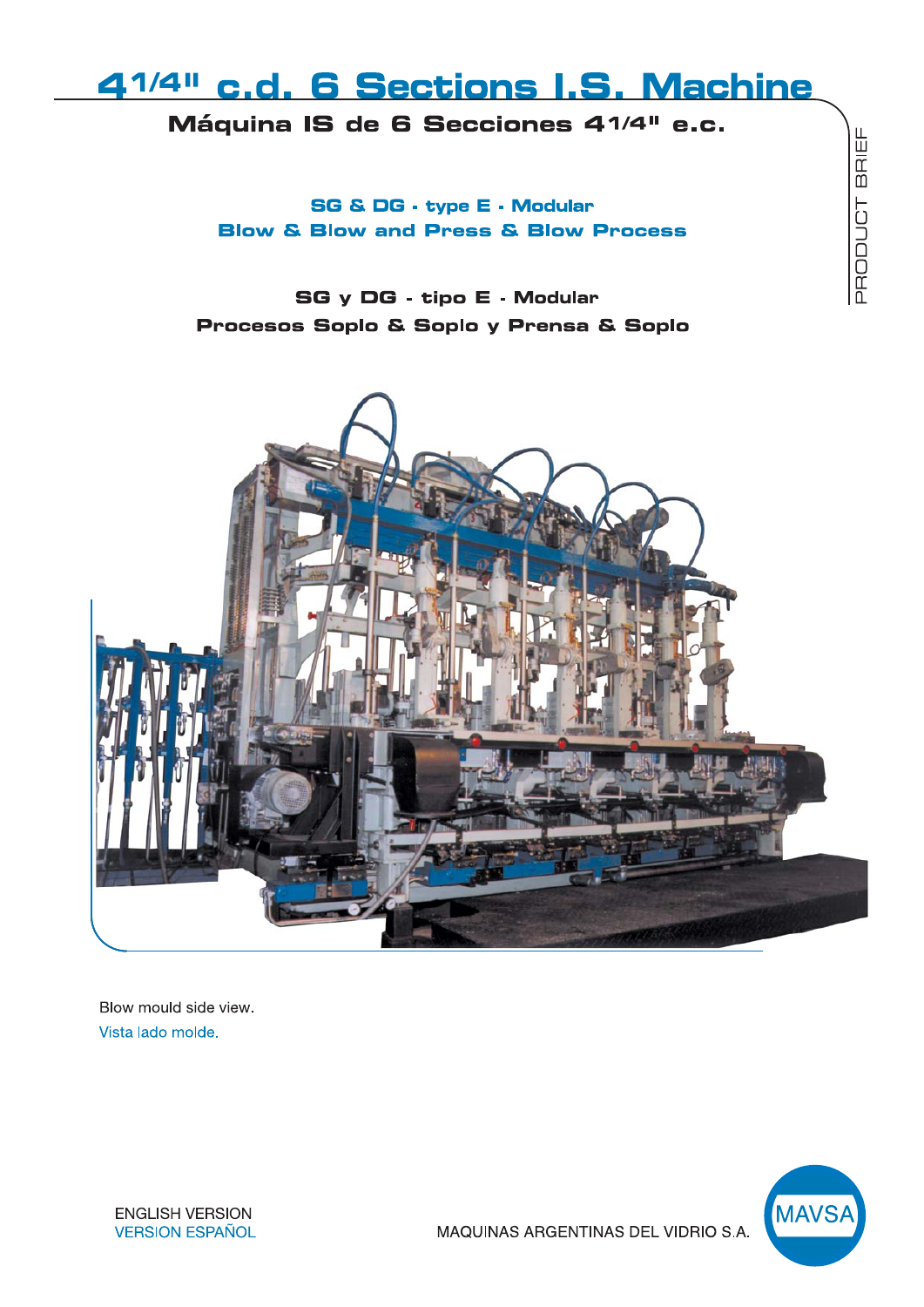## RODUCT SPECIFICATIONS ЭĮ



| Requerimiento de Aire Comprimido en m <sup>3</sup> /min "para una Sección".<br>Compressed Air Requirement in m <sup>3</sup> /min "for one Section". |                                                  |                                           |                                           |                                                        |                                           |
|-----------------------------------------------------------------------------------------------------------------------------------------------------|--------------------------------------------------|-------------------------------------------|-------------------------------------------|--------------------------------------------------------|-------------------------------------------|
| <b>OPERACION - OPERATION</b>                                                                                                                        |                                                  | <b>PROCESO - PROCESS</b>                  |                                           |                                                        |                                           |
|                                                                                                                                                     |                                                  | S.G. S-S / B&B                            | D.G. S-S / B&B                            | S.G. P62                                               | D.G. P62                                  |
| 30 PSI                                                                                                                                              | <b>AIRE OPERATIVO</b><br><b>OPERATING AIR</b>    | 1.945                                     | 1.945                                     | 2.405                                                  | 2.122                                     |
| <b>45 PSI</b>                                                                                                                                       | REFRIGERACION INTERNA<br><b>INTERNAL COOLING</b> | 0.565                                     | 1.130                                     | 0.565                                                  | 1.130                                     |
| <b>45 PSI</b>                                                                                                                                       | <b>SOPLADO PARISON</b><br><b>SETTLE BLOW</b>     | 0.2825                                    | 0.2825                                    | <b>NO REQUIERE</b><br><b>NOT REQUIRED</b>              | <b>NO REQUIERE</b><br><b>NOT REQUIRED</b> |
| 45 PSI                                                                                                                                              | <b>SOPLADO PARISON</b><br><b>SETTLE BLOW</b>     | <b>NO REQUIERE</b><br><b>NOT REQUIRED</b> | <b>NO REQUIERE</b><br><b>NOT REQUIRED</b> | 0.990                                                  | 1.415                                     |
| <b>TOTAL</b>                                                                                                                                        |                                                  | 2.7925                                    | 3.1032                                    | 3.960                                                  | 4.670                                     |
| Requerimiento de Aire de Enfriamiento por Sección.<br>Internal Cooling Requirement per Section.                                                     |                                                  |                                           |                                           | $100$ m $3$ /min<br>21" Columna de Agua - Water Column |                                           |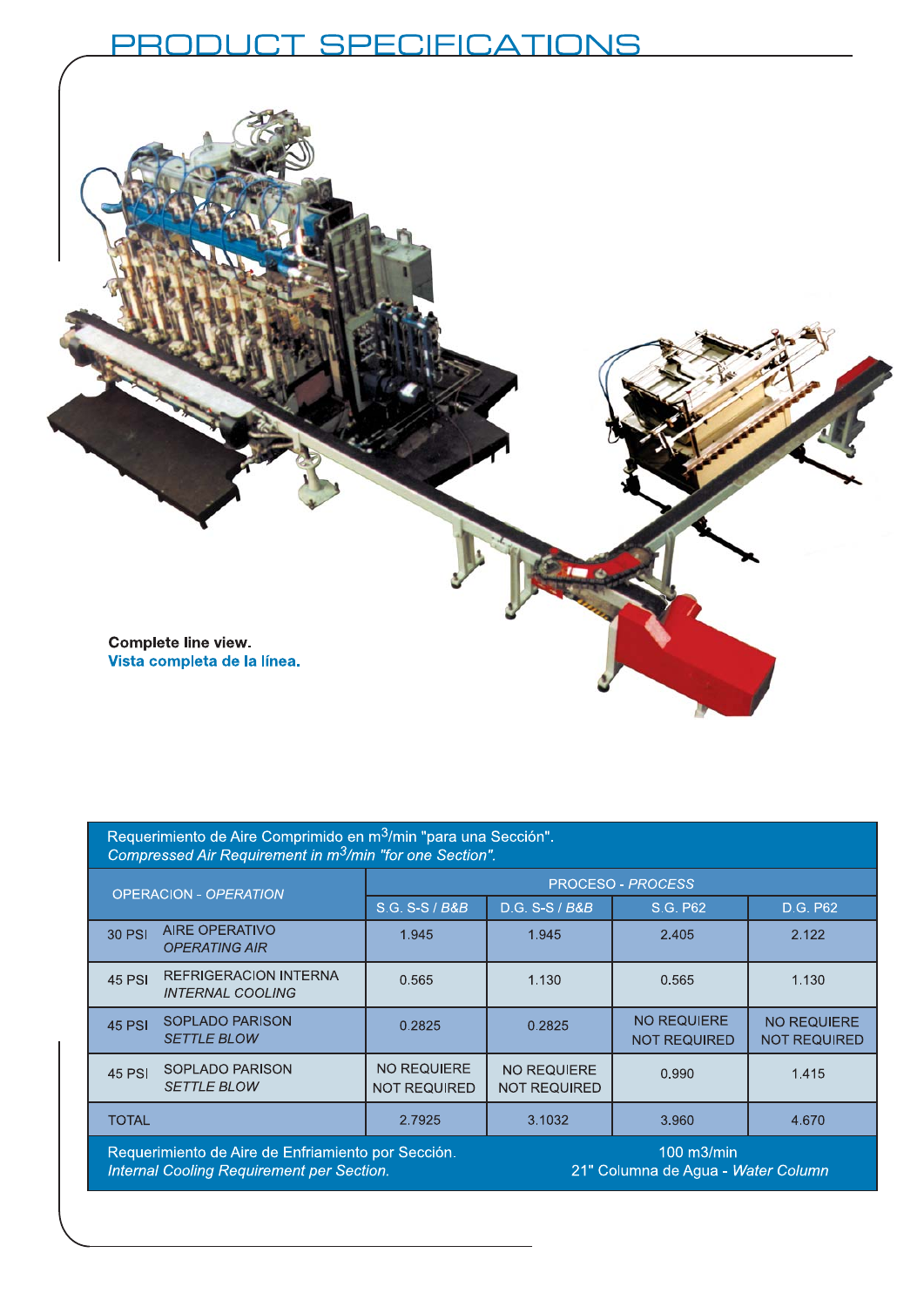### **Optional:**

Lincoln Lubrication Pannel. Checking & Aligning Fixtures. Set of spare parts for normal use and maintenance. **New Elements for Glass Articles** Transport. I.S. Mould Equipment Design & Manufacture. Production Assistance. Quick Change Vacuum System.

## Opcional:

Panel de Lubricación Lincoln. Calibres de Control y de Alineación. Juego de Repuestos para uso normal y mantenimiento. Nuevos Elementos para el transporte de artículos de vidrio. Diseño y Manufactura de Moldes para Máquina I.S. Asistencia a la Producción. Sistema de Vacio de Cambio Rápido.

#### **OTHER FEATURES**

Variable Equipment SG & DG for one glass ware by customer determination: Blank Mould Holder **Blow Mould Holder.** Funnel Arm. Baffle Arm. **Blow Head Arm.** Neck Ring Arm.<br>Bottom Adapter. Set of Wind Nozzles. Plunger Positioner. Quick Change Blow Cartridge. Take out tong head (light weight, quick change). Bar for Pusher 90°. Scoops, Throughs & Deflectors.

## **OTRAS CARACTERISTICAS**

Equipo Variable SG y DG para un artículo de vidrio a determinar por el Cliente: Abrazadera de Molde. Abrazadera de Parison. Brazo porta embudo. Brazo de tapa. Brazo soplador. Brazo porta platina. Adaptador de Fondo. Juego de Toberas de Refrigeración. Cartucho de Prensado de Cambio Rápido. Cartucho de Soplado de Cambio Rápido. Cabezal de Pinzas de Sacadora (Liviano y de Cambio Rápido).

Barra para Empujadores 90°. Cucharas, Canaletas y Deflectores.



#### **Technical Features:**

**Delivery System** Mechanical Gob Distributor & Support. Throughs Support, Deflector Brackets and Adjusters. **Basic Machine** Solid Cast Iron Bed suitable for all cooling wind supply systems. Modular Section Frames. Drive Shaft Assembly. Mould Opening & Closing Mechanisms. Lincoln Lubrication System (Pump & Timing excluded). 21 Lines Pneumatic Valve Block. 21 Lines Mechanical Timing Drum. Blank Mould Bracket with Anti-deflection System. Plunger Mechanism SG & DG with centering plate. Funnel Mechanism with calibrated center plate. Baffle Mechanism with calibrated center plate. Constant Cushion Invert Mechanism. Neck Ring Mechanism. **Blow Mould Bracket** Blow Head Mechanism with Anti-deflection System. Constant Cushion Take Out Mechanism. Bottom Mould Mechanism. Take out arm gear driven. Oil Reteiner & Regulation Valve for Constant Cushion Mechanisms. Air High Flow Valves for Counter Blow, Settle Blow, Plunger Cooling & Blow Mould. Air Manifold for: - Counter Blow Air Valves. - Settle Blow Air Valves. - Plunger Cooling Air Valves. - Blow Mould Air Valves Blank Mould & Mould Side Platform.

**Machine Conveyor** 

#### Frame, individual Dead Plates and Dead Plates Support, RH & LH Pusher 90°- Friction Brake. Cam Shaft

Control Valves for Open & Closing Mould and Blow Head Arm Up & Down.

- Air Manifold for:
- Opening Mould Valves
- Blow Head Arm Valves.
- Pusher 90°.

Manual Height Adjustment System, Silent Chain & Conveyor Extension. Type 178 Ware Transfer.

**Características Técnicas:** 

Sistema de Caída de Gota Distribuidor de Gota Mecánico y Soporte. Soporte de Canaletas, Deflectores y Reguladores. **Máquina Básica** Base de Fundición preparada para todos los sistemas de entrada de aire de refrigeracion. Caia de Secciones Modulares. Conjunto de Transmisión de Movimiento de Tambores. Mecanismo Abre y Cierra Moldes. Sistema de Lubricación Lincoln (Bomba y Temporizador excluidos). Block de válvulas de 21 tiempos. Tambor de Tiempos Mecánico de 21 tiempos. Bancada de Parison con Sistema Anti-flexión. Mecanismo de Macho SG y DG con Placa de Centrado. Mecanismo de Embudo con Placa Calibrada de Centrado. Mecanismos de Tapa con Placa Calibrada de Centrado. Mecanismo de Inversión con Amortiguación Hidráulica. Mecanismo de Platina. Bancada de Molde. Mecanismo Soplador con Sistema Anti-flexión. Mecanismo de sacadora con Amortiquación Hidráulica. Mecanismo de Fondo de Molde. Brazo de sacadora con engranajes. Retenciones y Valvulas Reguladoras de Aceite para los mecanismos con Amortiguación Hidráulica. Válvulas de Alto Flujo de Aire para Compresión de Boca, Soplado de Parison, Refrigeración de Macho y Soplado de Molde. Distribuidor de Aire para: - Válvulas de Compresión de Boca. - Válvulas de Soplado de Parison. - Válvulas de Refrigeración de Macho. - Válvulas de Soplado de Molde. Plataforma Lado Parison y Molde.

#### Noria de Máquina

Estructura, Placa Muerta individual y sus Soportes Sacadora a 90° RH & LH - Freno a Fricción. Eje de Excéntricas Válvulas de Control de Apertura y Cierre de Molde / Brazo Soplador Arriba y Abajo. Distribuidor de Aire para:

- Válvulas de Molde.

- 
- Válvulas de Brazo Soplador.
- Sacadoras a 90°.

Sistema de Regulación de Altura Manual. Cadena Silenciosa y Extensión de Noria. Transferidor de Artículos Tipo 178.